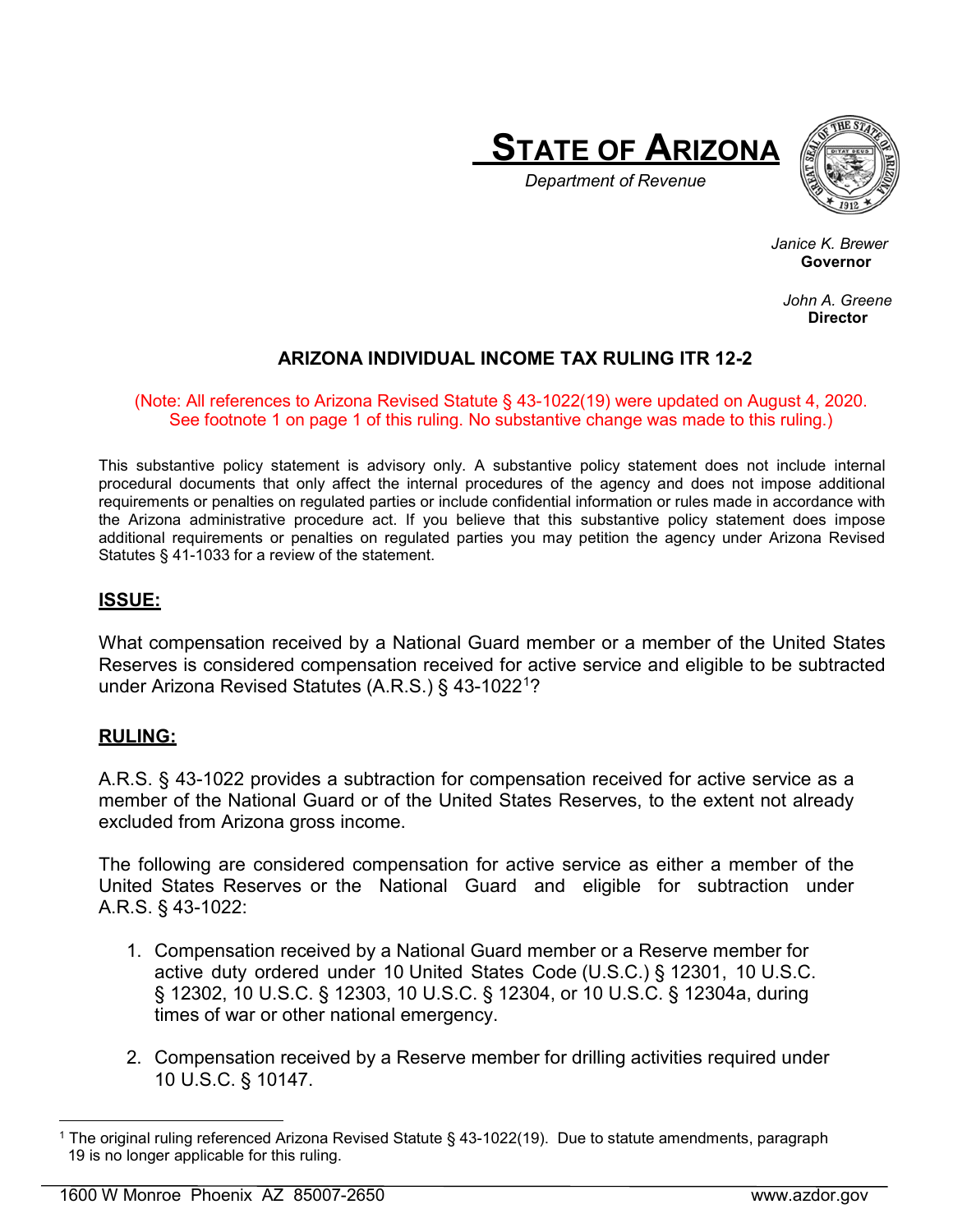- 3. Compensation received by a National Guard member or a Reserve member who is ordered to active duty under 10 U.S.C. § 12310 for the purpose of organizing, administering, recruiting, instructing or training the reserve component units.
- 4. Compensation received by a National Guard member for drilling activities required under 32 U.S.C. § 502(a).
- 5. Compensation received by a National Guard member for training or other duty in addition to drilling activities required under 32 U.S.C. § 502(a) ordered under 32 U.S.C. § 502(f).

Compensation received by a "military technician (dual status)" as defined under 10 U.S.C. § 10216(a)(1) for federal civil service employment under 32 U.S.C. § 709(a) for the National Guard or under 5 U.S.C. § 3101 for the United States Reserves, **is not** income received for active service as a National Guard member or a Reserve member even though the employee may be required to wear a military uniform while at work. Compensation received for full-time civil service employment as a military technician does not qualify for the subtraction under A.R.S. § 43-1022. Compensation received by a military technician for their service as a National Guard or Reserve member pursuant to items one through five above will still qualify for the subtraction.

### **DISCUSSION:**

A.R.S. § 43-1022 provides a subtraction for compensation received for active service by a member of the National Guard or of the United States Reserves, to the extent not already excluded from Arizona gross income. Therefore, Arizona will not tax compensation received by a National Guard member or a Reserve member for active service as a member of the National Guard or of the United States Reserves. However, for the purpose of the Arizona income tax subtraction, the term "active service" as a member of the National Guard or of the United States Reserves is not defined.

Federal law governs the National Guard and the United States Reserves. Therefore, the department will look to federal law to determine what constitutes active service as a member of the National Guard or the United States Reserves. When federal law requires a National Guard member or a Reserve member to perform duties as a National Guard member or a Reserve member, then that activity will be considered to be active service for the purpose of the Arizona subtraction.

The reserve components of the Armed Forces are the Army National Guard of the United States, the Army Reserve, the Navy Reserve, the Marine Corps Reserve, the Air National Guard of the United States, the Air Force Reserve and the Coast Guard Reserve. 10 U.S.C. § 10101. The ready reserve is comprised of military members of the Reserve and National Guard, organized as units or as individuals, liable for recall to active duty to augment the active components in time of war or national emergency.

During times of war or other national emergency, members of the National Guard and/or the United States Reserves can be ordered to active duty under 10 U.S.C. § 12301, 10 U.S.C. § 12302, 10 U.S.C. § 12303, 10 U.S.C. § 12304, or 10 U.S.C. § 12304a. When members are called to active duty under these statutes, all income received for performing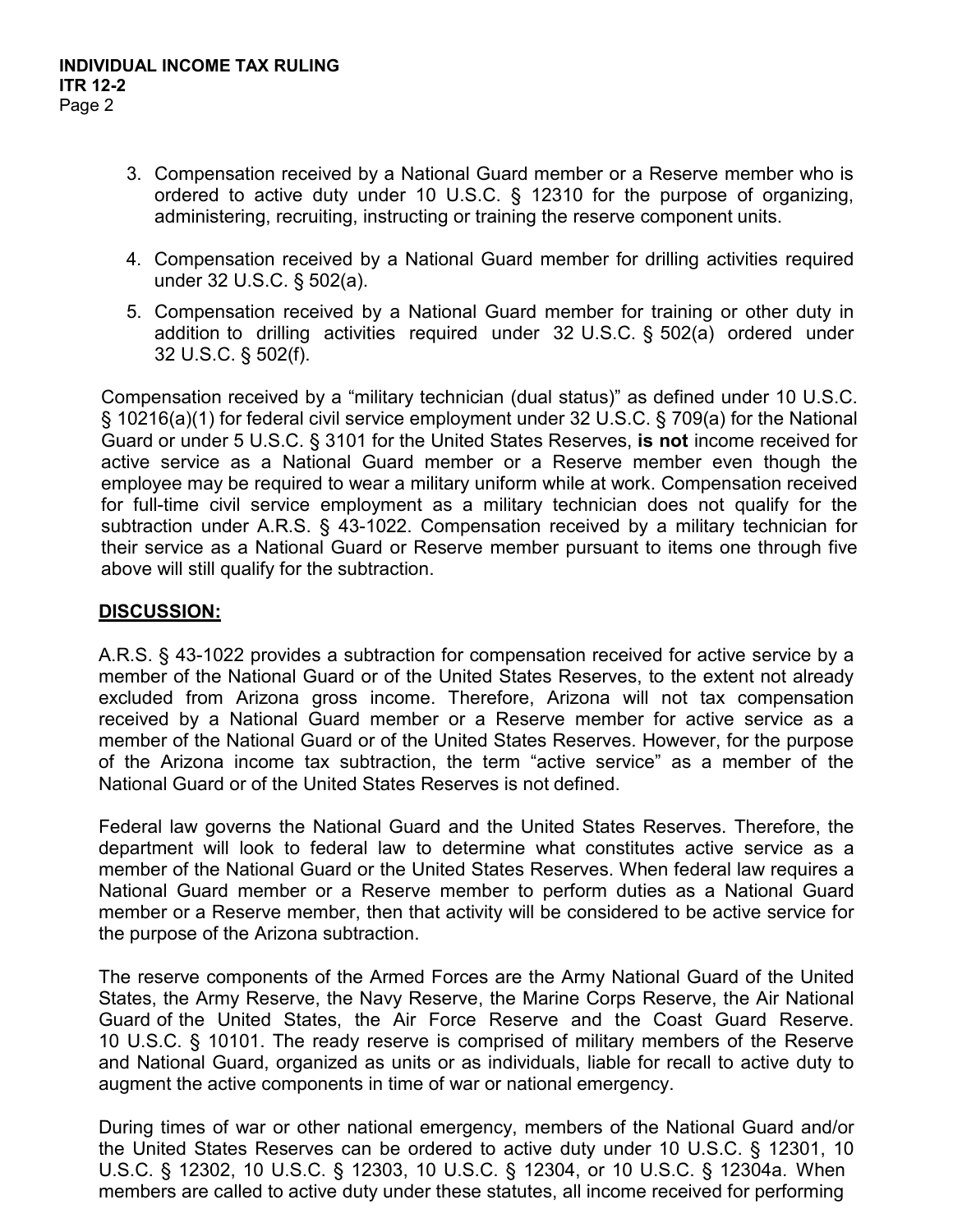these duties is considered to be compensation received for active service as a member of the National Guard or of the United States Reserves.

Generally, under 10 U.S.C. § 10147, members of the United States Reserve must participate in at least 48 scheduled drills or training periods during each year and serve on active duty for training of not less than 14 days (exclusive of travel time) during each year, or serve on active duty for training not more than 30 days during each year. When members participate in these scheduled drills and training, all income received for participation in these drills and training is considered to be compensation received for active service as a member of the United States Reserves.

National Guard or Reserve members may be ordered to active duty to perform active Guard or Reserve duty organizing, administering, recruiting, instructing or training the reserve component units. 10 U.S.C. § 12310. When members are ordered to active duty for these purposes, all income received for performing these duties is considered to be compensation received for active service as a member of the National Guard or of the United States Reserves.

Part-time National Guard Members are required to assemble for drill and instruction at least 48 times each year and participate in training at encampments, maneuvers, outdoor target practice or other exercises at least 15 days each year. 32 U.S.C. § 502(a). When members participate in these scheduled drills and training, all income received for participation in the drills and training is considered to be compensation received for active service as a member of the National Guard.

A member of the National Guard may be ordered to perform training or other duty in addition to the training prescribed under 32 U.S.C. § 502(a). 32 U.S.C. § 502(f). When members are ordered to perform training or other duty under 32 U.S.C. § 502(f), all income received for performing that training or other duty is considered to be compensation received for active service as a member of the National Guard.

### **Military Technicians (Dual Status) Employees**

Under 10 U.S.C. § 10216(a), a "military technician (dual status)" is a federal civilian employee who is employed under 5 U.S.C. § 3101 or 32 U.S.C. § 709. As a condition of that employment, the military technician is required to maintain membership in the Selected Reserve (National Guard or Reserves) and is assigned to a civilian position as a technician. Military technicians are authorized and accounted for as a separate category of civilian employee. During the week, these civilian employees work in the same job they fill on drill weekends, but for civil service pay (even though they may wear uniforms to work). These civilian employees are traditional Reserve or Guard members who happen to also be employed by the unit as civilians during the week. Even though National Guard technicians work for state organizations under the authority of state officials, they are considered to be civilian employees of the Department of Army or the Department of the Air Force. Compensation received by a military technician as defined under 10 U.S.C. § 10216(a) for federal civil service employment under 32 U.S.C. § 709(a) for the National Guard or under 5 U.S.C. § 3101 for the United States Reserves is compensation received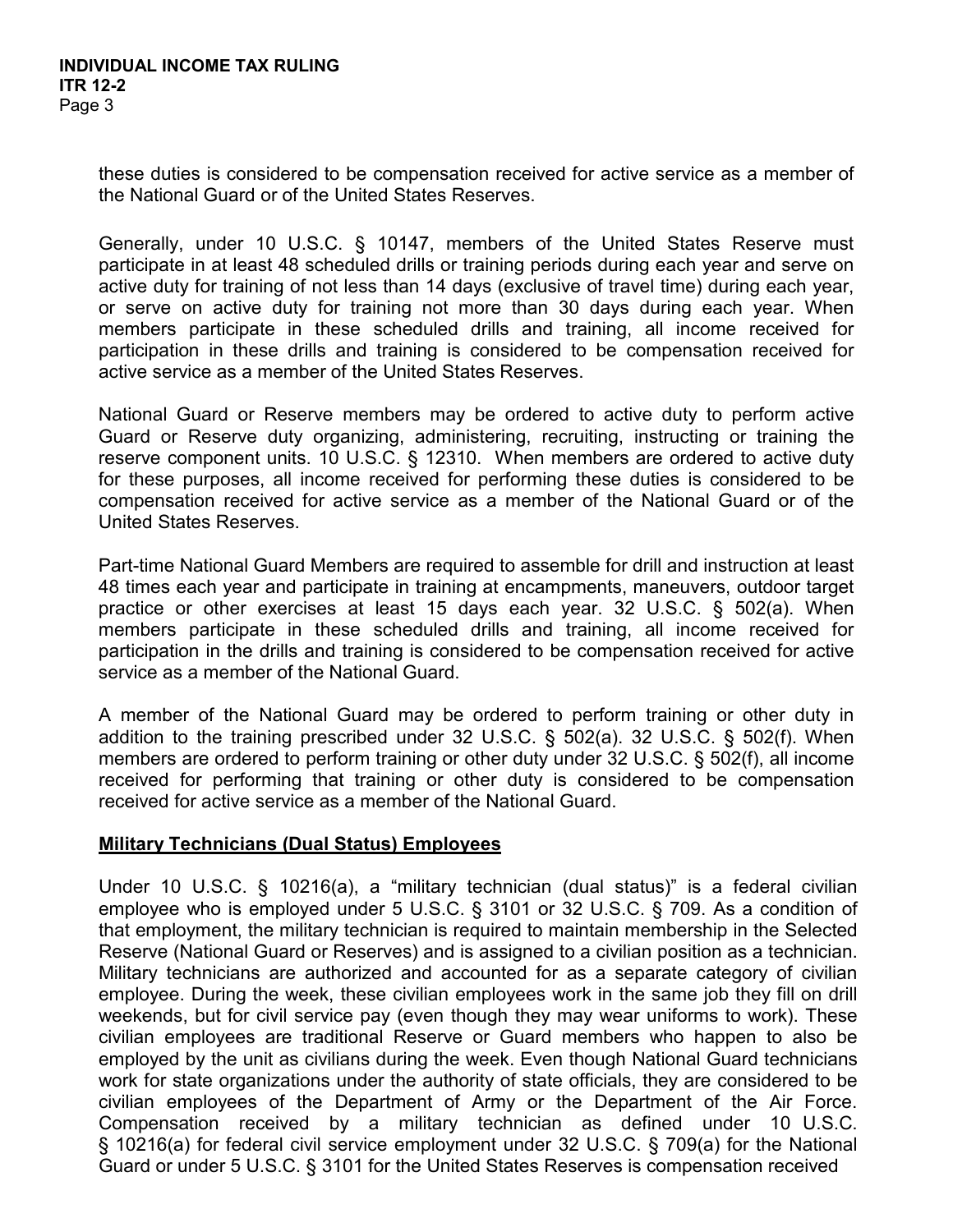for civil service employment and **is not** income received for active service as a National Guard or Reserve member.

### **APPLICABLE LAW:**

A.R.S. § 43-1022 provides, in part, a subtraction for compensation received for active service by a member of the National Guard or of the United States Reserves, to the extent not already excluded from Arizona gross income.

10 U.S.C. § 10101 provides that the reserve components of the armed forces are the Army National Guard of the United States, the Army Reserve, the Navy Reserve, the Marine Corps Reserve, the Air National Guard of the United States, the Air Force Reserve and the Coast Guard Reserve.

10 U.S.C. § 10147 provides, in part, that each person who is enlisted, inducted, or appointed in an armed force, and who becomes a member of the Ready Reserve shall be required, while in the Ready Reserve, to participate in at least 48 scheduled drills or training periods during each year and serve on active duty for training of not less than 14 days (exclusive of travel time) during each year.

10 U.S.C. § 10216(a)(1) provides that a "military technician (dual status)" is a federal civilian employee who is employed under 5 U.S.C. § 3101 or 32 U.S.C. § 709(b) and is required as a condition of that employment to maintain membership in the Selected Reserve and is assigned to a civilian position as a technician.

10 U.S.C. § 10216(a)(2) provides that military technicians shall be authorized and accounted for as a separate category of civilian employees.

10 U.S.C. § 12301 provides, in part, that in time of war or of national emergency declared by Congress, any unit, and any member not assigned to a unit organized to serve as a unit, of a reserve component may be ordered to active duty for the duration of the war or emergency and for a specified period thereafter.

10 U.S.C. § 12302 provides, in part, that in time of national emergency declared by the President, or when otherwise authorized by law, an authority designated by the Secretary concerned may, without the consent of the persons concerned, order any unit, and any member not assigned to a unit organized to serve as a unit, in the Ready Reserve under the jurisdiction of that Secretary to active duty for not more than 24 consecutivemonths.

10 U.S.C. § 12303 provides, in part, that notwithstanding any other provision of law, the President may order to active duty any member of the Ready Reserve of an armed force who (1) is not assigned to, or participating satisfactorily in, a unit of the Ready Reserve;(2) has not fulfilled his statutory reserve obligation; and (3) has not served on active duty for a total of 24 months.

10 U.S.C. § 12304, provides in part, that any member not assigned to a unit organized to serve as a unit of the Selected Reserve, or any member in the Individual Ready Reserve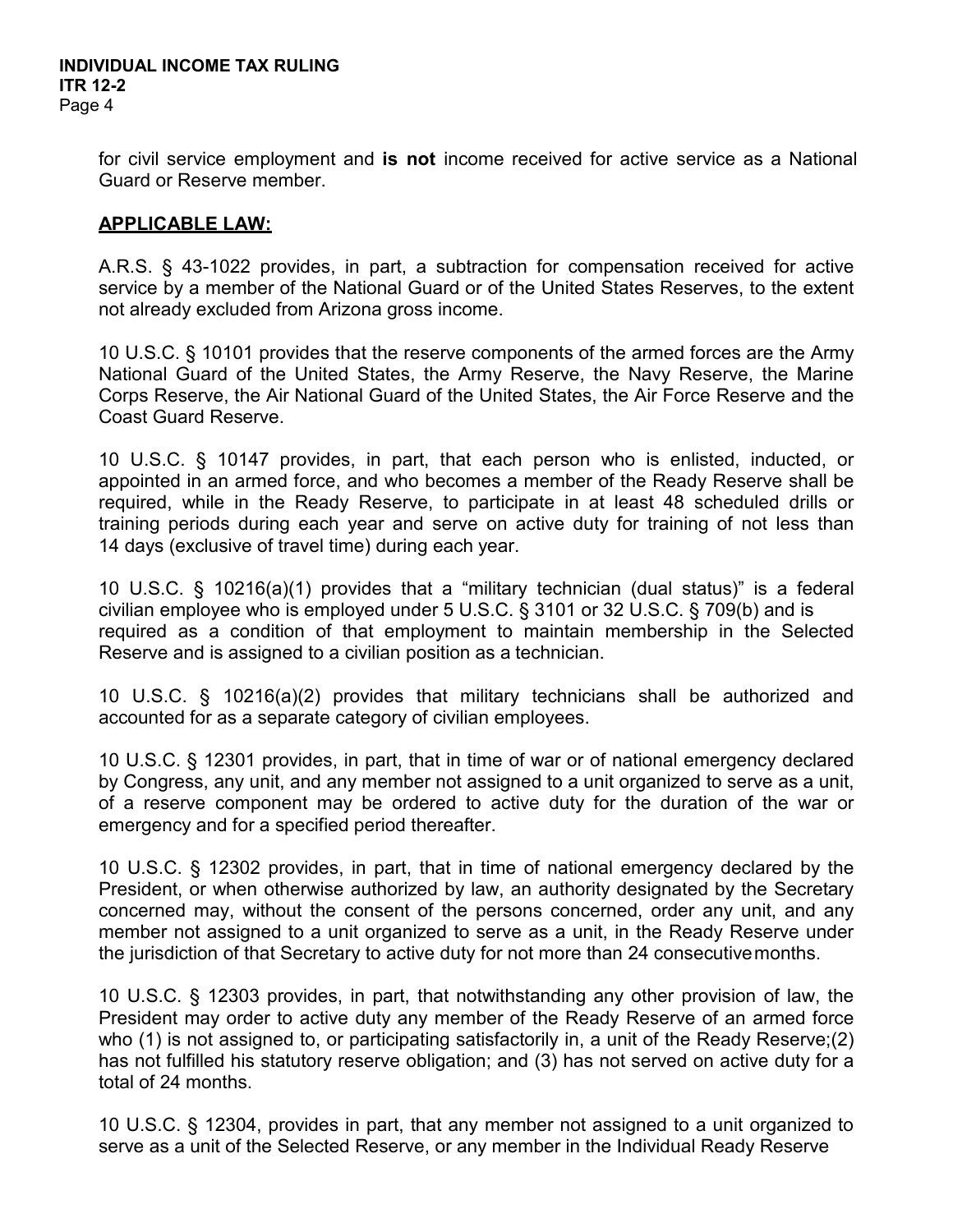may be called to active duty when the President determines that it is necessary to augment the active forces for any operational mission or that it is necessary to provide assistance in responding to an emergency involving a use or threatened use of a weapon of mass destruction or a terrorist attack or threatened terrorist attack in the Unites States to active duty for not more than 365 days.

10 U.S.C. § 12304a provides that when a Governor requests federal assistance in responding to a major disaster or emergency, the Secretary of defense may, order any unit of the Army Reserve, Navy Reserve, Marine Corps Reserve and Air Force Reserve to active duty for a continuous period of not more than 120 days.

10 U.S.C. § 12310 provides that the Secretary concerned may order a member of a reserve component under the Secretary's jurisdiction to active duty pursuant to 10 U.S.C. § 12301(d) to perform Active Guard and Reserve duty organizing, administering, recruiting, instructing, or training the reserve components.

32 U.S.C. § 502(a) provides, in part, that the Secretary of the Army or the Secretary of the Air Force, as the case may be, shall assemble for drill and instruction at least 48 times each year and participate in training at encampments, maneuvers, outdoor target practice or other exercises at least 15 days each year.

32 U.S.C. § 502(f) provides, in part, that under regulations prescribed by the Secretary of the Army or Secretary of the Air Force, as the case may be, a member of the National Guard may be ordered to perform training or other duty in addition to that prescribed under 32 U.S.C. § 502(a).

32 U.S.C. § 709(a), provides, in part, that under regulations prescribed by the Secretary of the Army or the Secretary of the Air Force, as the case may be, persons may be employed as technicians in: (1) the administration and training of the National Guard; and (2) the maintenance and repair of supplies issued to the National Guard or the armed forces.

32 U.S.C. § 709(b), provides that except for non-dual status employees, a person employed under 32 U.S.C. § 709(a) must meet each of the following requirements:

(1) Be a military technician (dual status) as defined in 10 U.S.C. § 10216(a).

- (2) Be a member of the National Guard.
- (3) Hold the military grade specified by the Secretary concerned for that position.
- (4) While performing duties as a military technician (dual status), wear the uniform appropriate for the member's grade and component of the armed forces.

John A. Greene, Director

Signed: December 10, 2012